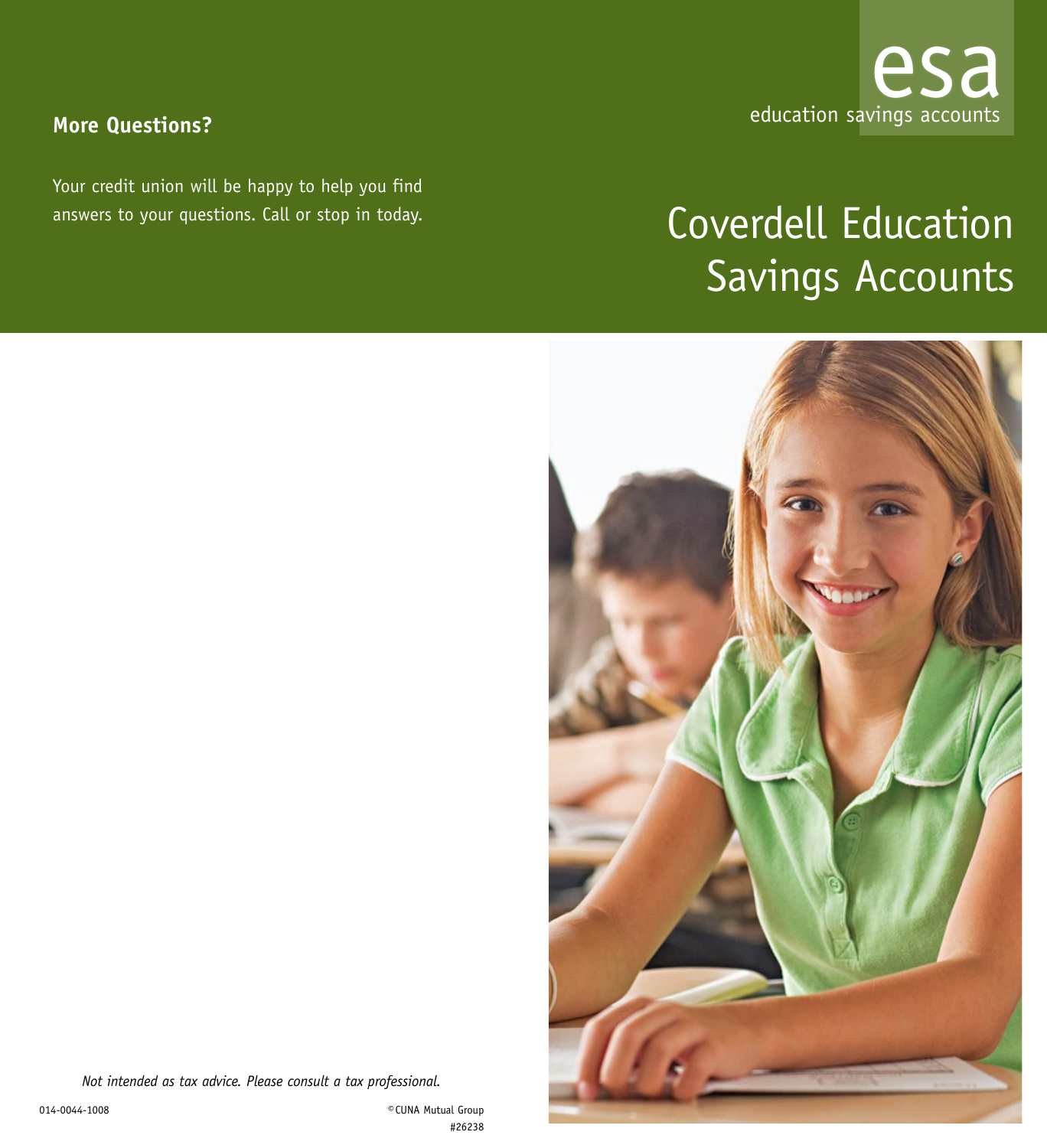# **Give your child the gift of education.**

*Seeing a child work toward a college degree is a parent's dream. But with rapidly escalating costs of higher education, this dream can become a financial nightmare. A Coverdell Educational Savings Account (ESA) can help parents sleep at night. The main benefits of a Coverdell ESA include:*

- *Unlike state 529 plans, Coverdell ESAs can be used to pay for qualified elementary and secondary education expenses.*
- *Earnings grow on a tax-deferred basis, and distributions are tax-free if the money is used to pay qualified education expenses.*

*This information provides answers to your questions and can help you decide whether or not a Coverdell ESA is a good choice for you and your family.*



#### **Q. What is a Coverdell Education Savings Account (ESA)?**

**A.** The Taxpayer Relief Act of 1997 created the Education IRA, now known as the Coverdell ESA. Its sole purpose is to help you pay for your child's education expenses, such as tuition, fees, books, supplies, equipment, and, in some cases, room and board, and computers. These options were improved by the Economic Growth and Tax Relief Reconciliation Act of 2001.

#### **Q. How does a Coverdell ESA work?**

**A.** Contributions to a Coverdell ESA are never taxdeductible. However, a Coverdell ESA offers you the potential for tax-free withdrawals – including earnings. Here's a look at how your money can grow in a Coverdell ESA:



qualified higher-education expenses.

#### **Q. What is the most I can contribute to a Coverdell ESA?**

**A.** The total contributions each year to each child's Coverdell ESA cannot exceed \$2,000. If you're eligible, you can contribute the full amount for each child. For example, if you have three children and each has his or her own Coverdell ESA, you can contribute \$6,000 (\$2,000 to each ESA).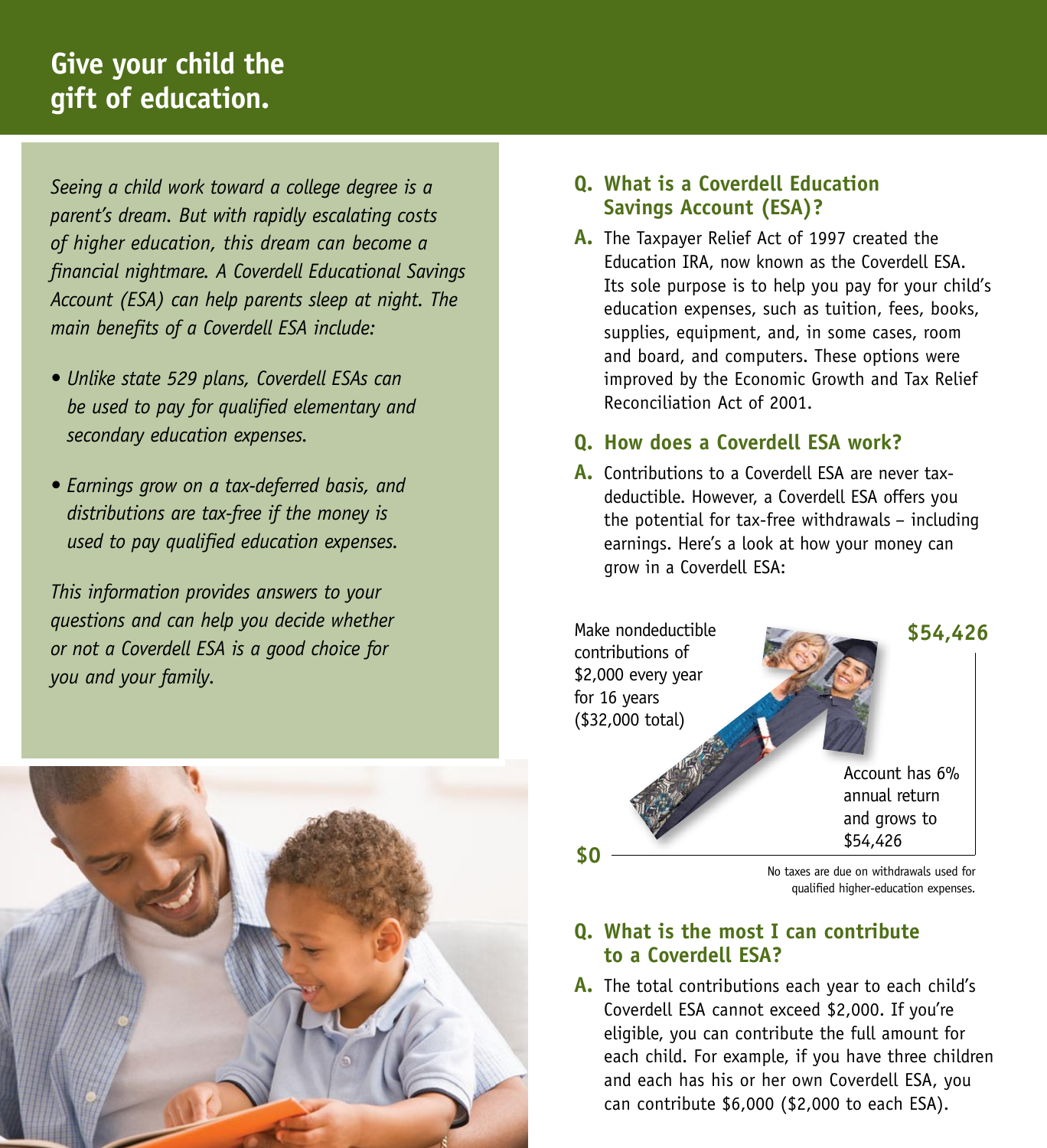#### **Q. Who is eligible to open and contribute the full amount to a Coverdell ESA?**

- **A.** You can contribute the full amount if you are:
	- A single filer with Modified Adjusted Gross Income (MAGI) up to \$95,000
	- A joint filer with MAGI up to \$190,000

#### **Q. What happens if my (our) income is too high to make the full contribution to a Coverdell ESA?**

- **A.** You can make contributions of less than the full amount if you are:
	- A single filer with MAGI between \$95,000 and \$110,000
	- A joint filer with MAGI between \$190,000 and \$220,000

 If your income exceeds these amounts, you cannot make a regular Coverdell ESA contribution for that year.

# **Q. How long can I contribute to the account?**

**A.** You can make contributions to a child's Coverdell ESA until he or she reaches the age of 18. This age limit does not apply to special needs beneficiaries. This is a person who requires additional time to complete his or her education because of a physical, mental or emotional condition (including a learning disability).

#### **Q. As a parent, am I the only one who can open and contribute to a Coverdell ESA for my child?**

**A.** No. Anybody who meets the income requirements can open and contribute to your child's Coverdell ESA. This includes grandparents, aunts and uncles, family friends and anyone else who wants to pitch in to your child's education fund. Corporations, taxexempt organizations and other entities can also

make Coverdell ESA contributions, and there are no income limits on these contributors. However, the total annual contributions to all Coverdell ESAs for each child can't exceed \$2,000.

#### **Q. Who controls the account?**

**A.** Every Coverdell ESA must have one, and only one, "responsible individual" to oversee the account. This person decides when funds will be withdrawn and if and when funds will be rolled over to the Coverdell ESA of a family member. You can be the "responsible individual" as long as you are a parent or legal guardian of the child. The child can serve as the responsible individual after becoming an adult.

#### **Q. When can I withdraw funds from a Coverdell ESA?**

**A.** As the responsible individual, you can withdraw funds at any time. However, to avoid tax consequences from the withdrawal, you must use the funds to pay for qualified education expenses for your child (the ESA's designated beneficiary) before he or she reaches age 30 (except that the age 30 limit does not apply to a special needs beneficiary).

#### **Q. What educational expenses are considered to be "qualified"?**

**A.** Qualified education expenses include tuition, fees, books and equipment required for enrollment or attendance at nearly any postsecondary educational institution (public, nonprofit or proprietary). Certain room and board expenses also may qualify. Qualified expenses also include these same expenses for elementary and secondary education, and the purchase of computer technology or equipment that is used by the beneficiary and the beneficiary's family while the beneficiary is in school.